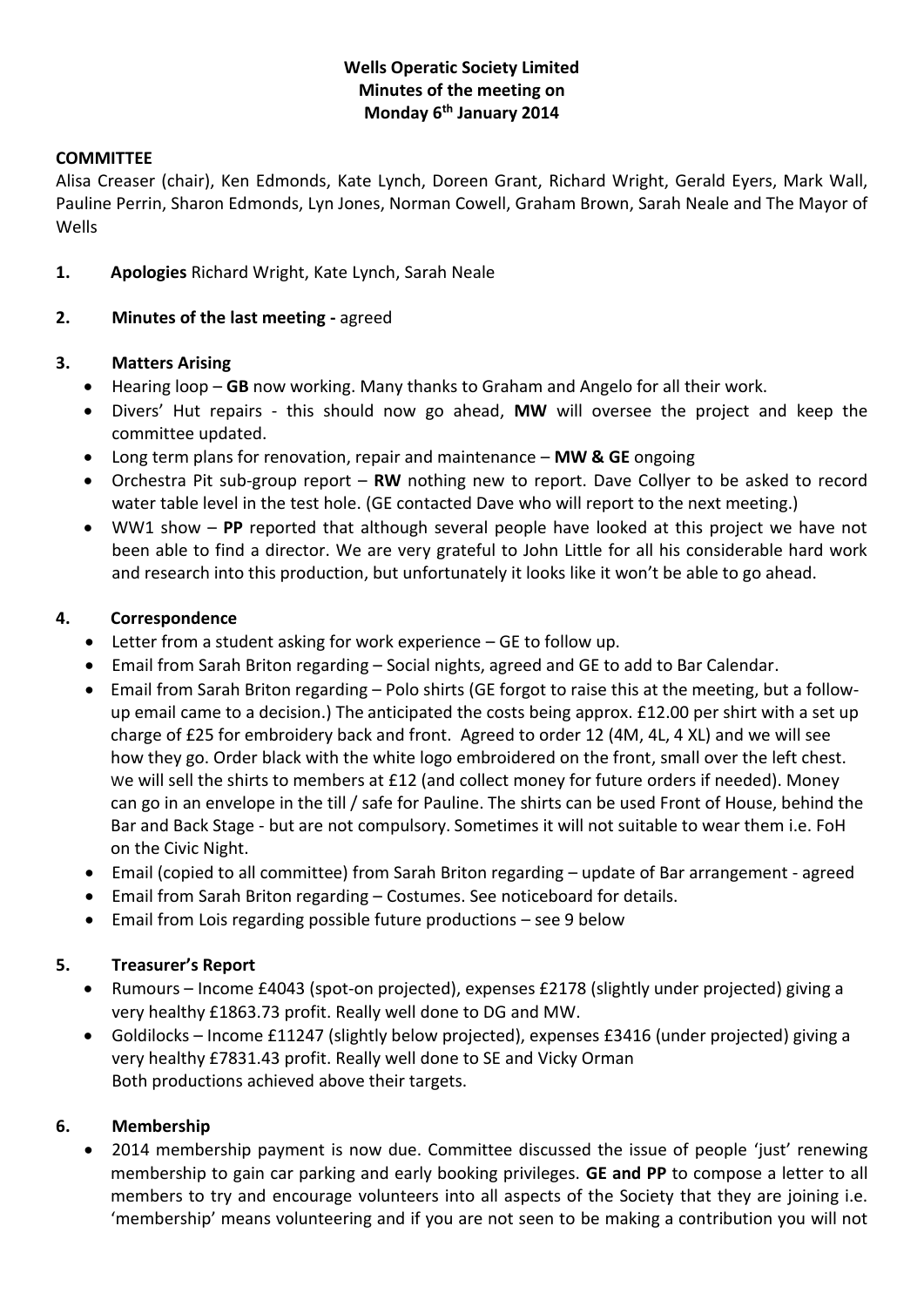automatically be able to renew. **GE or PP** will place an up to date list of members on the noticeboard each week.

- Dinner Dance, date to set **GE and AC** have spoken to Louise Baker who is investigating options. Possible dates are Fri. 25<sup>th</sup> April, Fri. 2<sup>nd</sup> May, or possibly Fri. 4<sup>th</sup> April. Louise asked that the committee consider the option of moving to the Town Hall instead of returning to the Swan Hotel. Using the Town Hall would give more space, and a different style of location, but would require more work for our own members (organising the bar, catering, decoration etc.). After some discussion it was agreed to ask Louise to make arrangements to return to the Swan. **AC** to talk to Louise.
- Patrons LJ. The number of Theatre Patrons seems to be getting smaller each year. This needs to be a discussion item at a future meeting. The winter newsletter is just about to be sent out, with a reminder to renew, and a copy of the new trifold. LJ to compose a section to go in the Stepping Out programme. KE to possibly put something in the paper.
- **• AGM** Friday 21<sup>st</sup> March, Agenda (as last year) **DG** to chair the meeting 7.30pm Reception of Wine and nibbles in the bar (we need a volunteer to arrange this) 8.15pm AGM in the Theatre Auditorium (**GE** to produce voting members list)
- 1. Apologies for Absence (**DG**)
- 2. Minutes of AGM 2013 (**GE** to place on the noticeboard 1 month before the meeting. In the absence of a Chairman the Vice Chairman will sign the minute's book.)
- 3. Matters Arising (DG)
- 4. Chairman's Report (We need some report material , **AC** to gather NODA award information, **GE** to complete NODA forms, register and order the Awards, Sharon Upham to arrange Roy Bevan Award)
- 5. Members' Reports
	- a) The Pit Project Richard Wright
	- b) Past and Forthcoming Productions Sharon Edmonds,
	- c) Youth Theatre Sarah Neale
	- d) Entertainment and Social report Louise Baker and Alisa Creaser
	- e) Bar report Sarah Briton
- 6. Treasurer's Report and Appointment of Accountants
- 7. President's Address
- 8. Election Of Committee and Officers Chairman, Vice Chairman, Treasurer, Secretary, Stage Representative, Theatre Administrator, Publicity Officer, Patrons Secretary, Committee Members (x4)
- 9. Any Other Business

**GE** to invite the Mayor, advertise the meeting, prepare details for the meeting, make arrangements for the NODA and Roy Bevan Awards, arrange committee nomination forms.

Would members giving reports please let GE have them electronically. Thanks.

- New Members none
- Car Park stickers, agreed to continue to use the 2012 stickers.

# **7. Publicity**

- QR code, this is now available for all advertising. **GE**
- Other advertising, banners etc. are in hand. **KE**



# **8. Theatre Renovations**

- Roof quotes **MW** ongoing
- The back sink area for washing and storing brushes etc. needs some attention / repair. **GB** to find out what is needed and maybe talk to Angelo about making some improvements.
- **GE** to write to Angelo thanking him for his work throughout the year.
- Solar Panels. NC has made some enquiries and is waiting for some more information. However the information so far looks like an investment of £6,600 would put panels on the roof and could return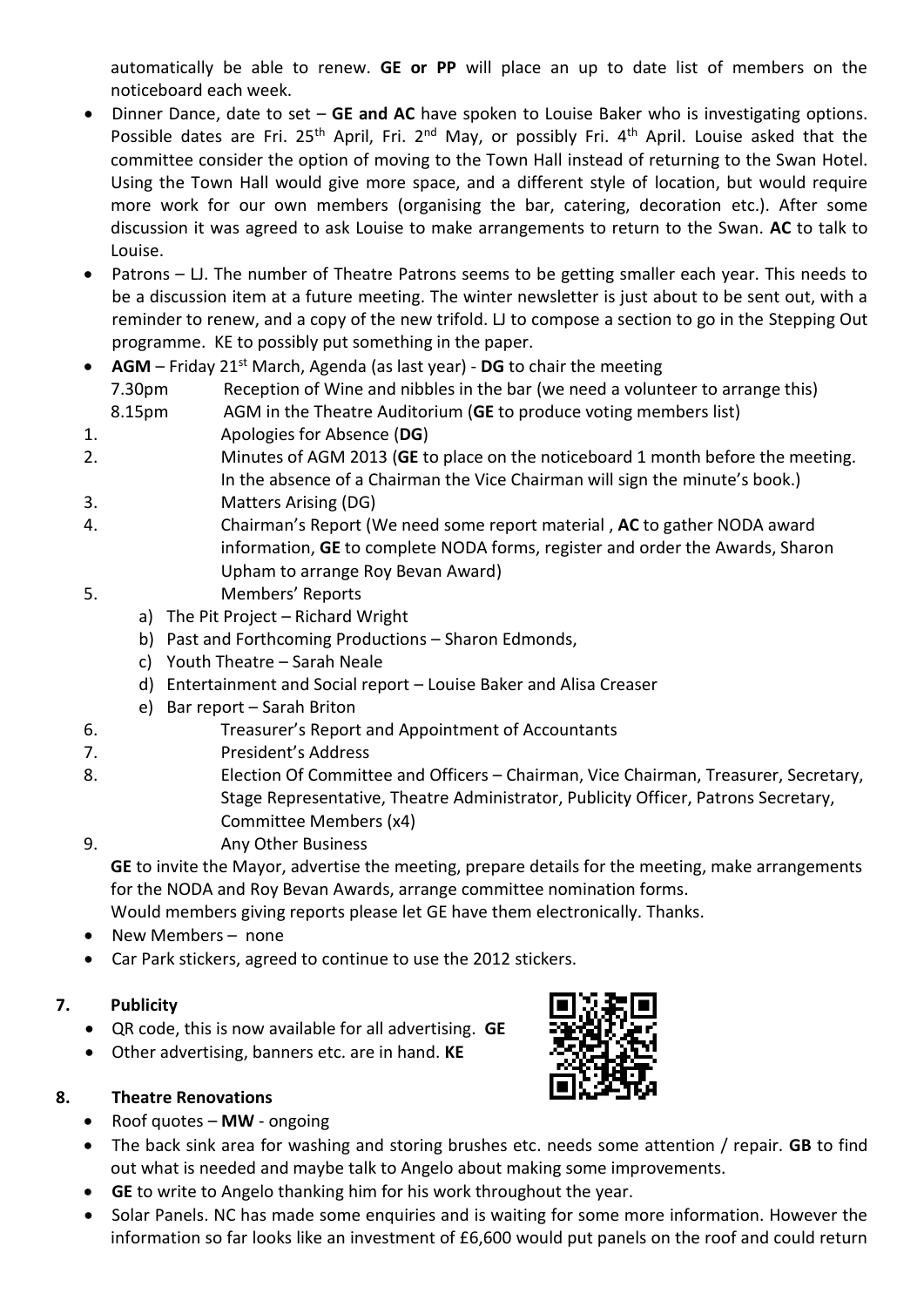approx. £850 a year (offset against our electricity bill). Our particular situation means that we would not make the most of the technology because our main electrical consumption is in the evening, and therefore we would not make use of the 'free' electricity generated during the day. The investment would mean 8 years before we saw a true profit. After some discussion it was agreed to put the project on hold, the present time was not right. Many thanks to Norman for his work on this.

- New steps / review of all ladders **MW**  ongoing
- The Box Office Equipment, waiting for Chris Spray to install. **PP** ongoing.
- The boiler RW /GB we are still waiting for the report. **RW** to investigate

# **9. Productions/Trifold/Hire**

- New Trifold in January, any information to **GE** asap
- Bristol Old Vic Theatre School (BOVTS). With no visit last year (due to the Youth Theatre Production) committee were wondering if they would return. Since the meeting RW has confirmed that BOVTS will return on Tuesday 27th May with Feydeau's 'Sauce for the Goose'. Box Office - the usual 70/30 split in BOVTS favour. Ticket prices will be £10 and £7.
- *Goldilocks and the Three Bears* **– review,** really well done to the group and particularly Sharon for all her excellent hard work on her directing debut. An excellent Cinderella review has been posted.
- **March 26th – 29th 2014** *Stepping Out by Richard Harris*  **Gerald and Tina Eyers** directing, **GE&MW -**Set Design, **GB** - Stage Manager, **PR** - Lighting & Sound, **Sharon Upham & Sophie Kerton** - Props, **?** - Costume, **DG** – Prompt, Budget - **agreed**, Ticket price – **£10, £8**. Rehearsal schedule – **done.**
- **May 19th – 24th 2014 –** *Into the Woods* **Lois Harbinson –** Directing, **GB** Producing**, Sheila Ross -** MD, **Catherine Tucker –** SM, **SN** - Choreography, **Louise Baker** - Costumes**, GB** - Lighting**, Pete Ross** - Sound**, Emma Longley** - Props**,** Budget – TBA, Ticket Price – TBA, Rehearsal schedule – **done**
- **September 24th - 27th 2014** *The Accrington Pals*, directed by Lois Harbinson
- **December 13th - 20th 2014** Pantomime *Snow White?* (Possibly written by Vicky Orman), **Ken Edmonds** directing. **GB** – lights.
- **March 2015** a play, any volunteers?
- **May 2015** *- Spend Spend Spend,* **Brian Epps –** Directing, **RW** Producing**, Sheila Ross -** MD, **? –** SM, **Carol Applegate** - Choreography, **? -** Costumes**, ?** - Lighting**, ?** - Sound**, ?** - Props**,** Budget – TBA, Ticket Price – TBA, Rehearsal schedule – TBA
- **September 2015 -** Play or musical? Any volunteers?
- May 2016 Ken Edmonds has suggested that we consider *Kiss Me Kate* as this is the 400<sup>th</sup> year after Shakespeare's death. Other Shakespeare productions might also be considered for this year. **Ongoing.**
- **AC** would like to raise the issue of developing directing opportunities and longer term planning for future shows' at the next meeting.

# **10. Training**

- Lighting and sound box training with simplified instructions **GB** ongoing
- Sarah Briton and Emma Longley will run a Bar training sessions during the Friday social nights.

# **11. Show Reviews**

- *Puss in Boots* at Strode KE, possibly a bit long but good.
- *Cinderella* not so good, except for the transformation which was impressive Moorlight KE
- *Cinderella* at Torquay was quite poor only 8 performers and the local dance troop who had been roped in, weak. Sweet but rather disjointed, nothing to connect the scenes together. NC
- *How the Whale Became* Linbury Studio, London, with its fascinating score, Julian Philips and Edward Kemp's version of Ted Hughes's creation tales has become an inventive experiment in live theatre, singing very good, music unmemorable. - LJ